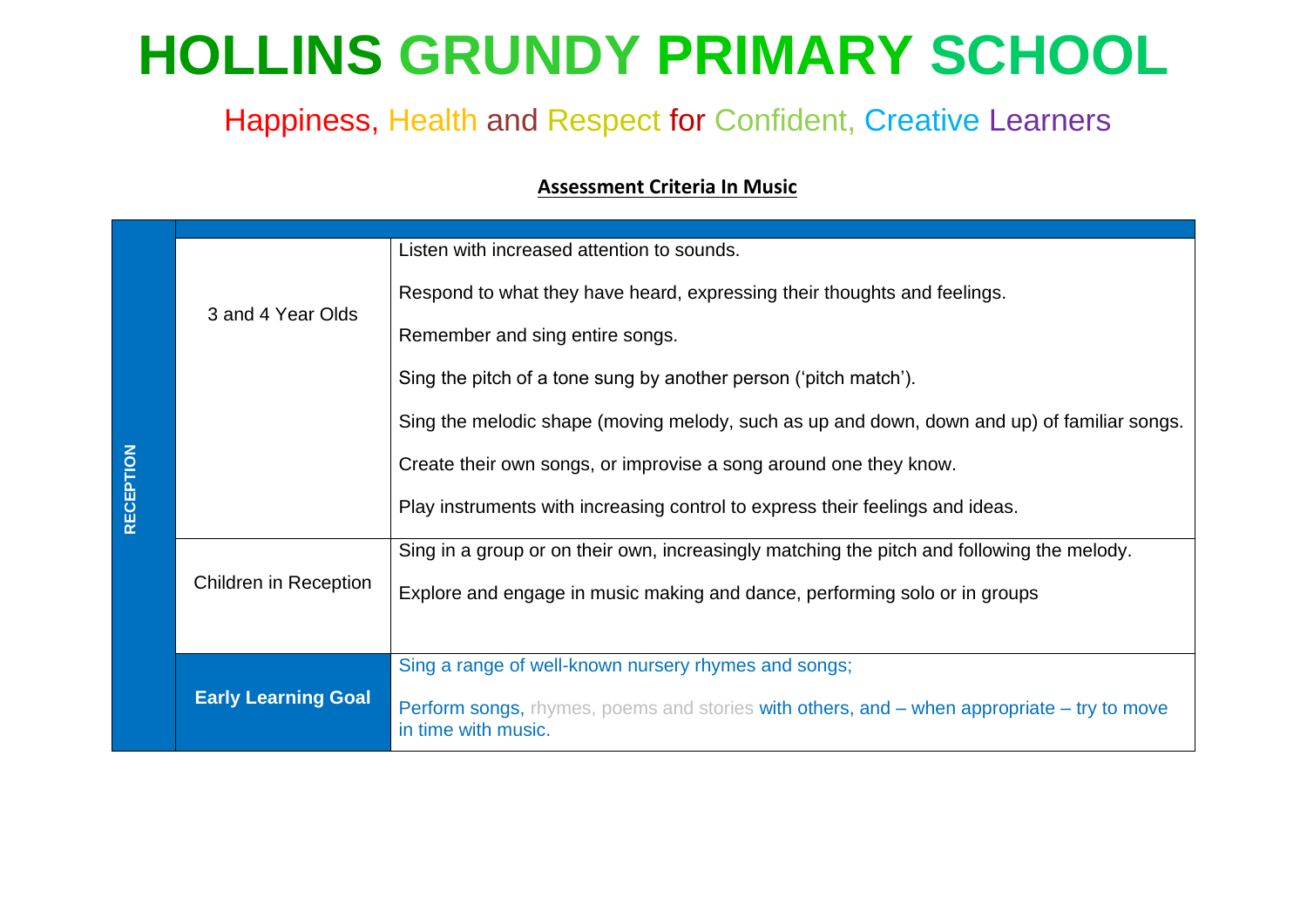|              | Autumn 1 | How Can We Make Friends Spring 1/<br>When We Sing Together? |                 | How Does Music Make The<br>World A Better Place?        | Summer 1 | What Songs Can We Sing To Help<br>Us Through The Day?      |
|--------------|----------|-------------------------------------------------------------|-----------------|---------------------------------------------------------|----------|------------------------------------------------------------|
| <b>Units</b> |          | <b>How Does Music Tell Us</b><br>Stories About The Past?    | <b>Spring 2</b> | How Does Music Help Us To<br>Understand Our Neighbours? | Summer 2 | How Does Music Teach Us About<br>Looking After Our Planet? |

| <b>Musicianship</b>                                                                                                                                                                                                                                                      | <b>Listening</b>                                                                                                                                                                                                                                                                                                                                                                                               | <b>Singing</b>                                                                                                                            | <b>Notation</b>                                                                                                                                                                                                                                                              |
|--------------------------------------------------------------------------------------------------------------------------------------------------------------------------------------------------------------------------------------------------------------------------|----------------------------------------------------------------------------------------------------------------------------------------------------------------------------------------------------------------------------------------------------------------------------------------------------------------------------------------------------------------------------------------------------------------|-------------------------------------------------------------------------------------------------------------------------------------------|------------------------------------------------------------------------------------------------------------------------------------------------------------------------------------------------------------------------------------------------------------------------------|
| Using body percussion, instruments<br>and voices<br>In the key centres of: C major, F major,<br>G major, A minor<br>Find and keep a steady beat<br>Copy back simple rhythmic patterns<br>using long and short<br>Copy back simple melodic patterns<br>using high and low | Move and dance with the music<br>Find the steady beat<br>Talk about feelings created by the<br>music/song<br>Recognise some band and<br>orchestral instruments<br>Describe tempo as fast or slow<br>Describe dynamics as loud and<br>quiet<br>Join in sections of the song eg.<br>chorus<br>Begin to understand where the<br>music fits in the world<br>Begin to understand about different<br>styles of music | Demonstrate good singing posture<br>Sing songs from memory<br>Copy back intervals of an octave<br>and fifth (high, low)<br>Sing in unison | Explore ways of representing high<br>and low sounds, long and short<br>sounds, symbols, and any<br>appropriate means of notation.<br>Standard notation using crotchets,<br>quavers and minims, and simple<br>combinations of:<br><b>CDEFG</b><br>F G A<br>$D E F \sharp G A$ |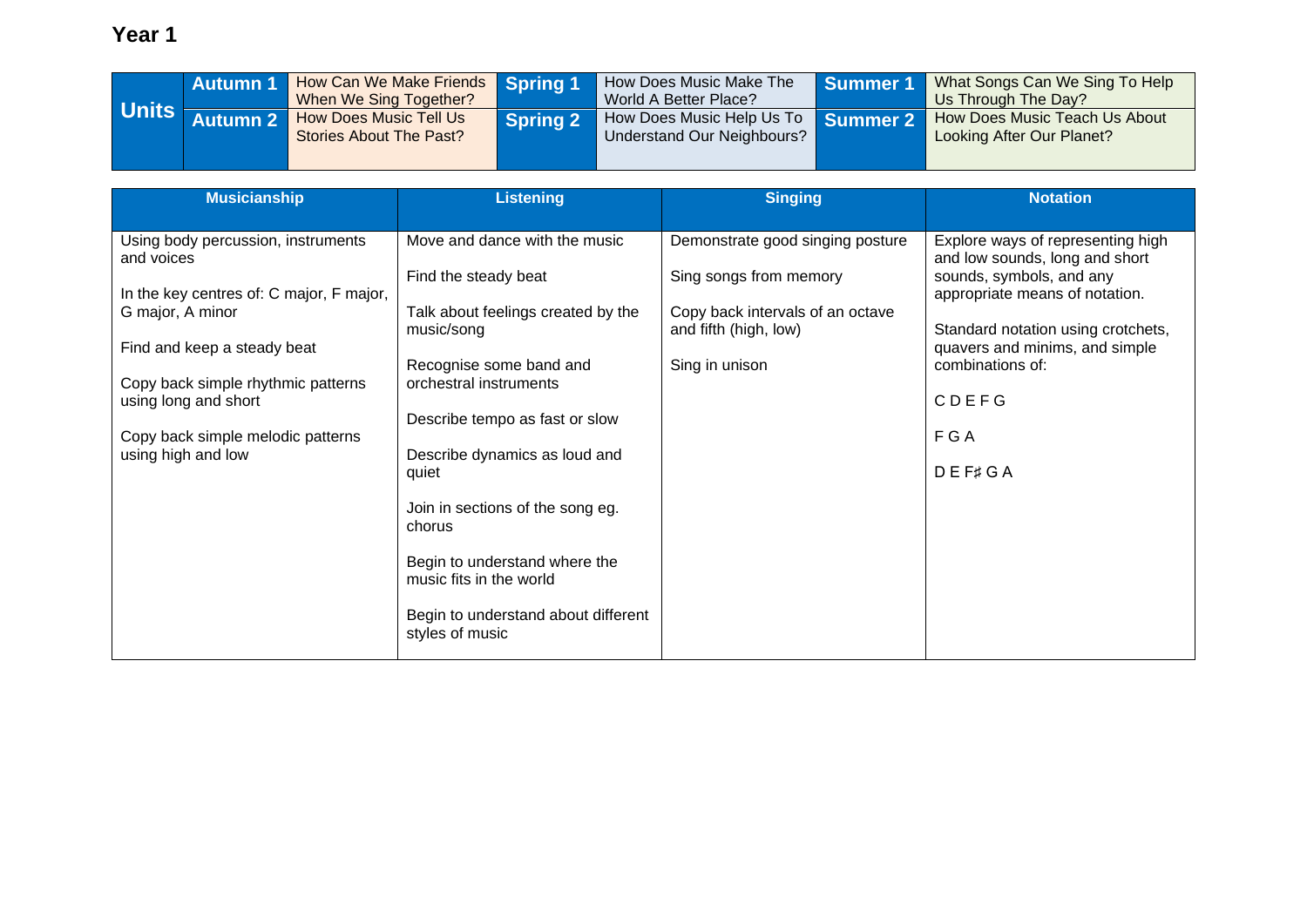| <b>Playing Instruments</b>                                                                                                                     | <b>Playing the Recorder</b> | <b>Creating: Improvising</b>                                                           | <b>Creating: Composing</b>                                                                                                                                                                   | <b>Performing</b>                                                                                                                                                                                                                             |
|------------------------------------------------------------------------------------------------------------------------------------------------|-----------------------------|----------------------------------------------------------------------------------------|----------------------------------------------------------------------------------------------------------------------------------------------------------------------------------------------|-----------------------------------------------------------------------------------------------------------------------------------------------------------------------------------------------------------------------------------------------|
| Rehearse and learn to play<br>a simple melodic<br>instrumental part by ear or<br>from simple notation in<br>C major,<br>F major and<br>D major |                             | Explore improvisation within<br>a major scale using the<br>notes<br>C D E and<br>F G A | Create a simple melody<br>using crotchets and minims:<br>C D<br>C D E<br>CDEF<br>CDEFG<br>Start and ending on the note<br>С<br>F G<br>F G A<br>FGAC<br>FGACD<br>Start and ending on the note | Enjoy and have fun<br>performing<br>Choose a song/songs to<br>perform to a well-known<br>audience<br>Prepare a song to perform<br>Communicate the meaning of<br>the song<br>Add actions to the song<br>Play some simple<br>instrumental parts |

|                            |          | æ                |          |
|----------------------------|----------|------------------|----------|
| Total Statements = $35$    |          |                  |          |
| No. of statements required | 90<br>40 | CC.<br><u>Ja</u> | CC<br>00 |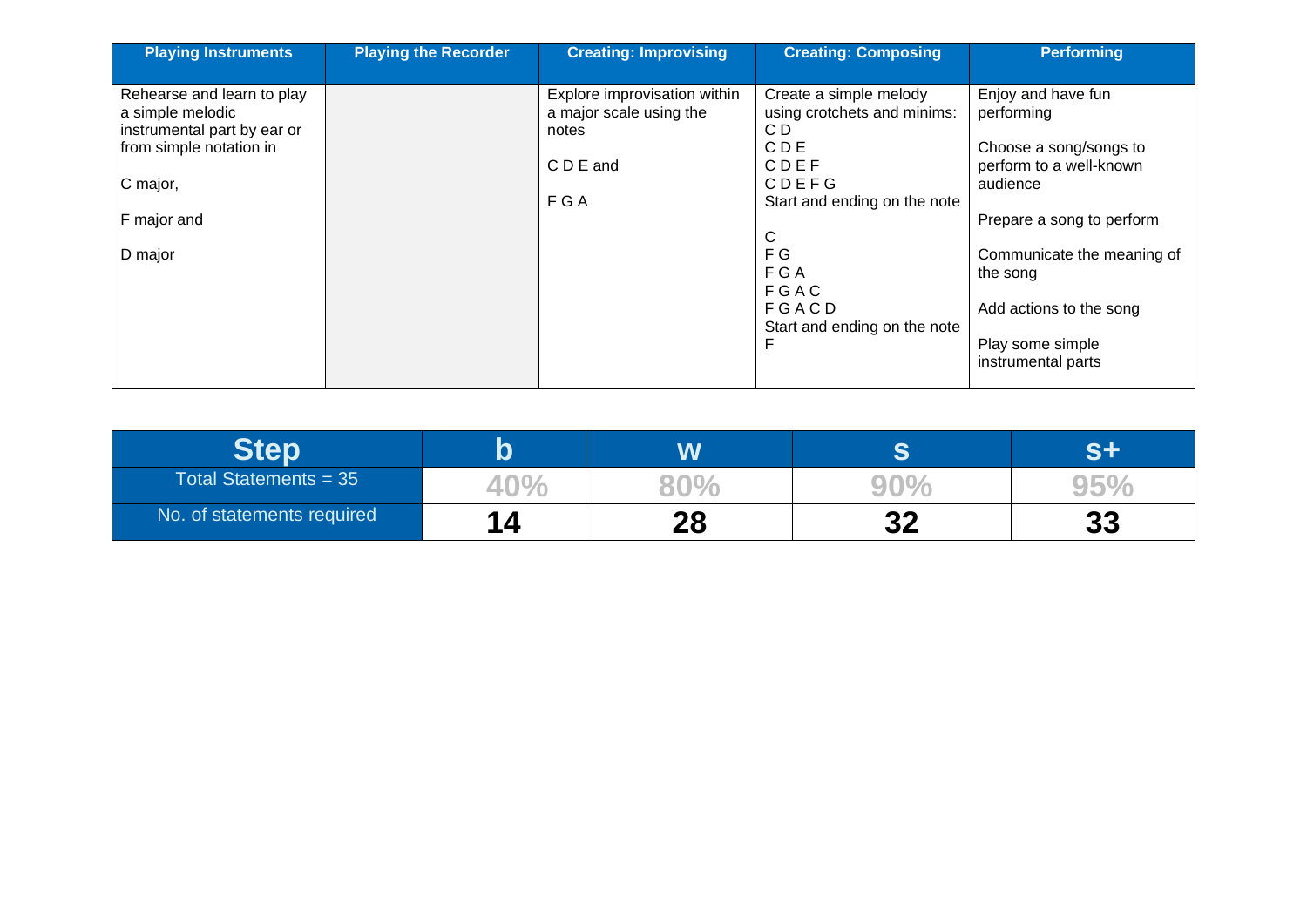|              | <b>Autumn 1</b> | How Does Music Help Us<br>To Make Friends?        | <b>Spring 1</b> | How Does Music Make The<br>World A Better Place?    | Summer 1/ | How Does Music Make Us Happy?                                       |
|--------------|-----------------|---------------------------------------------------|-----------------|-----------------------------------------------------|-----------|---------------------------------------------------------------------|
| <b>Units</b> | <b>Autumn 2</b> | How Does Music Teach Us<br><b>About The Past?</b> | Spring 2        | How Does Music Teach Us<br>About Our Neighbourhood? |           | Summer 2 How Does Music Teach Us About<br>Looking After Our Planet? |

| <b>Musicianship</b>                              | <b>Listening</b>                             | <b>Singing</b>                      | <b>Notation</b>                                                              |
|--------------------------------------------------|----------------------------------------------|-------------------------------------|------------------------------------------------------------------------------|
|                                                  |                                              |                                     |                                                                              |
| Using body percussion, instruments<br>and voices | Move and dance with the music<br>confidently | Sing as part of a choir             | Explore ways of representing high<br>and low sounds, long and short          |
| In the key centres of: C major, G                |                                              | Demonstrate good singing posture    | sounds, symbols, and any                                                     |
| major, A minor                                   | Talk about how the song makes                |                                     | appropriate means of notation.                                               |
|                                                  | you feel                                     | Sing songs from memory and/or       |                                                                              |
| Find and keep a steady beat                      |                                              | from notation                       | Standard notation using crotchets,                                           |
|                                                  | Find different steady beats                  |                                     | quavers, minims and semibreves,                                              |
| Copy back simple rhythmic patterns               |                                              | Sing to communicate the meaning     | and simple combinations of:                                                  |
| using long and short                             | Describe tempo as fast or slow               | of the words                        | CDEFGAB                                                                      |
| Copy back simple melodic patterns                | Describe dynamics as loud and                | Sing in unison and sometimes in     |                                                                              |
| using high and low                               | quiet                                        | parts                               | <b>GABDEF#</b>                                                               |
|                                                  |                                              |                                     |                                                                              |
|                                                  | Join in sections of the song eg. call        | Understand and follow the leader or | <b>FGAB</b> <sub>b</sub> CDE                                                 |
|                                                  | and response                                 | conductor                           |                                                                              |
|                                                  | Start to talk about the style of a           | Add actions to a song Move          | Identify hand signals as notation and<br>recognise music notation on a stave |
|                                                  | song                                         | confidently to a steady beat        | of five lines                                                                |
|                                                  |                                              |                                     |                                                                              |
|                                                  | Recognise some band and                      | Talk about feelings created by the  |                                                                              |
|                                                  | orchestral instruments                       | music/song                          |                                                                              |
|                                                  | Start to talk about where music              | Recognise some band and             |                                                                              |
|                                                  | might fit into the world                     | orchestral instruments              |                                                                              |
|                                                  |                                              |                                     |                                                                              |
|                                                  |                                              | Describe tempo as fast or slow      |                                                                              |
|                                                  |                                              |                                     |                                                                              |
|                                                  |                                              | Join in sections of the song eg.    |                                                                              |
|                                                  |                                              | chorus                              |                                                                              |
|                                                  |                                              | Begin to understand where the       |                                                                              |
|                                                  |                                              | music fits in the world             |                                                                              |
|                                                  |                                              |                                     |                                                                              |
|                                                  |                                              | Begin to talk about and understand  |                                                                              |
|                                                  |                                              | the style of the music              |                                                                              |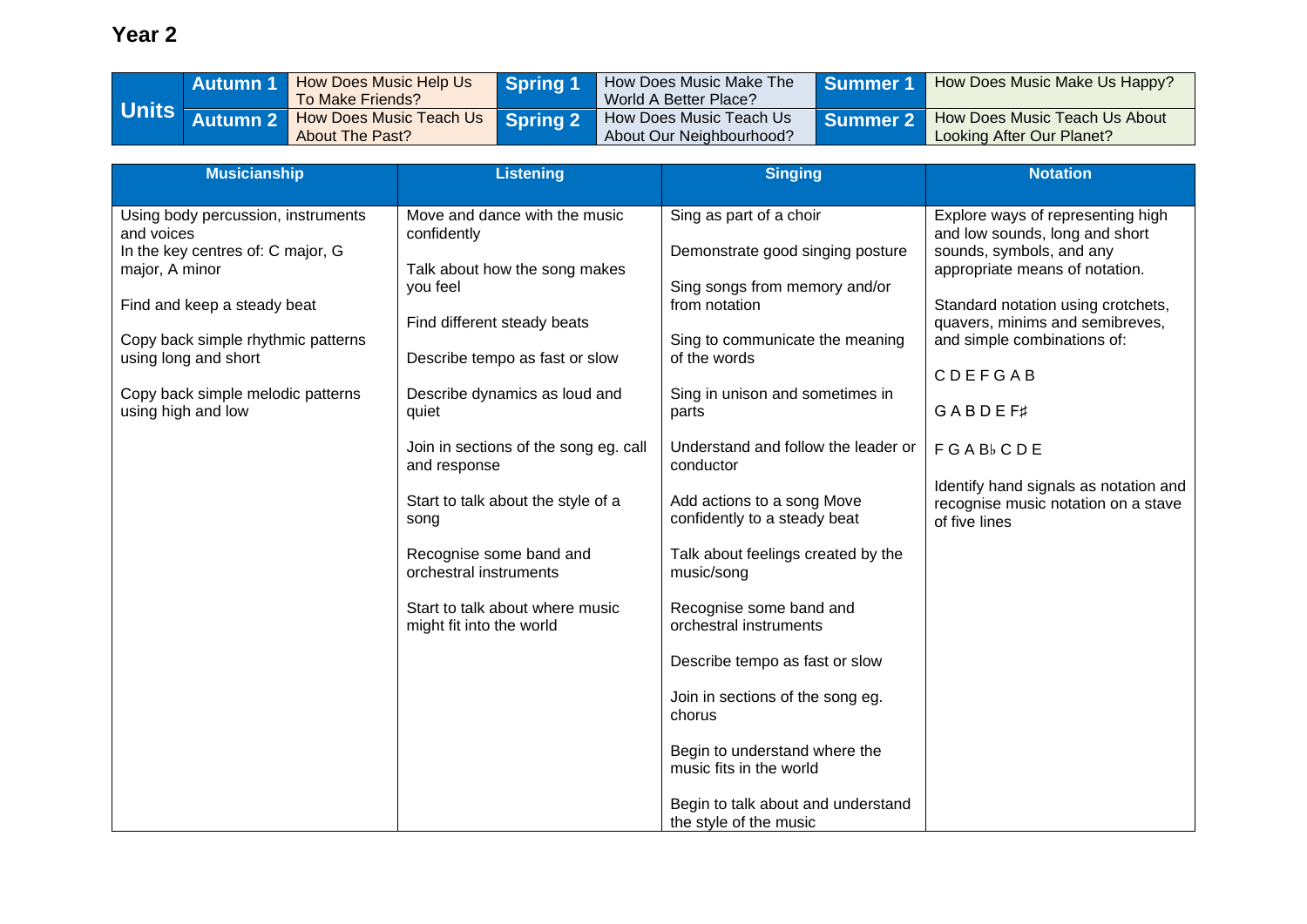| <b>Playing Instruments</b>                                                                                                              | <b>Playing the Recorder</b>                                                                                                 | <b>Creating: Improvising</b>                                                                          | <b>Creating: Composing</b>                                                                                                                                                                                                                                                                                                     | <b>Performing</b>                                                                                                                                                                                                                                                                                                                                                                                                                             |
|-----------------------------------------------------------------------------------------------------------------------------------------|-----------------------------------------------------------------------------------------------------------------------------|-------------------------------------------------------------------------------------------------------|--------------------------------------------------------------------------------------------------------------------------------------------------------------------------------------------------------------------------------------------------------------------------------------------------------------------------------|-----------------------------------------------------------------------------------------------------------------------------------------------------------------------------------------------------------------------------------------------------------------------------------------------------------------------------------------------------------------------------------------------------------------------------------------------|
| Rehearse and learn to play<br>a simple melodic<br>instrumental part by ear or<br>from notation in<br>C major,<br>F major<br>and G major | Rehearse and learn a<br>simple instrumental part by<br>ear or from notation using<br>the notes G A B B <sub>b</sub> C E and | Explore improvisation within<br>a major scale using the<br>notes C D E,<br>C G A,<br>GAB<br>and F G A | Create a simple melody<br>using crotchets and minims:<br>CD<br>CDE<br>CDEF<br><b>CDEFG</b><br>Start and ending on the note<br>C (C major)<br>G A<br><b>GAB</b><br>GABD<br>GABDE<br>Start and ending on the note<br>G (Pentatonic on G)<br>F G<br>F G A<br>FGAC<br>FGACD<br>Start and ending on the note<br>F (Pentatonic on F) | Practise, rehearse and share<br>a song that has been learned<br>in the lesson, from memory or<br>with notation and with<br>confidence<br>Decide on any actions,<br>instrumental<br>parts/improvisatory<br>ideas/composed passages to<br>be practised and included in<br>the performance<br>Talk about what the song<br>means and why it was chosen<br>to share<br>Talk about the difference<br>between rehearsing a song<br>and performing it |

|                            |     | W        | ⌒  |          |
|----------------------------|-----|----------|----|----------|
| Total Statements = $41$    | 40. |          |    |          |
| No. of statements required |     | っっ<br>◡▴ | 36 | 20<br>JQ |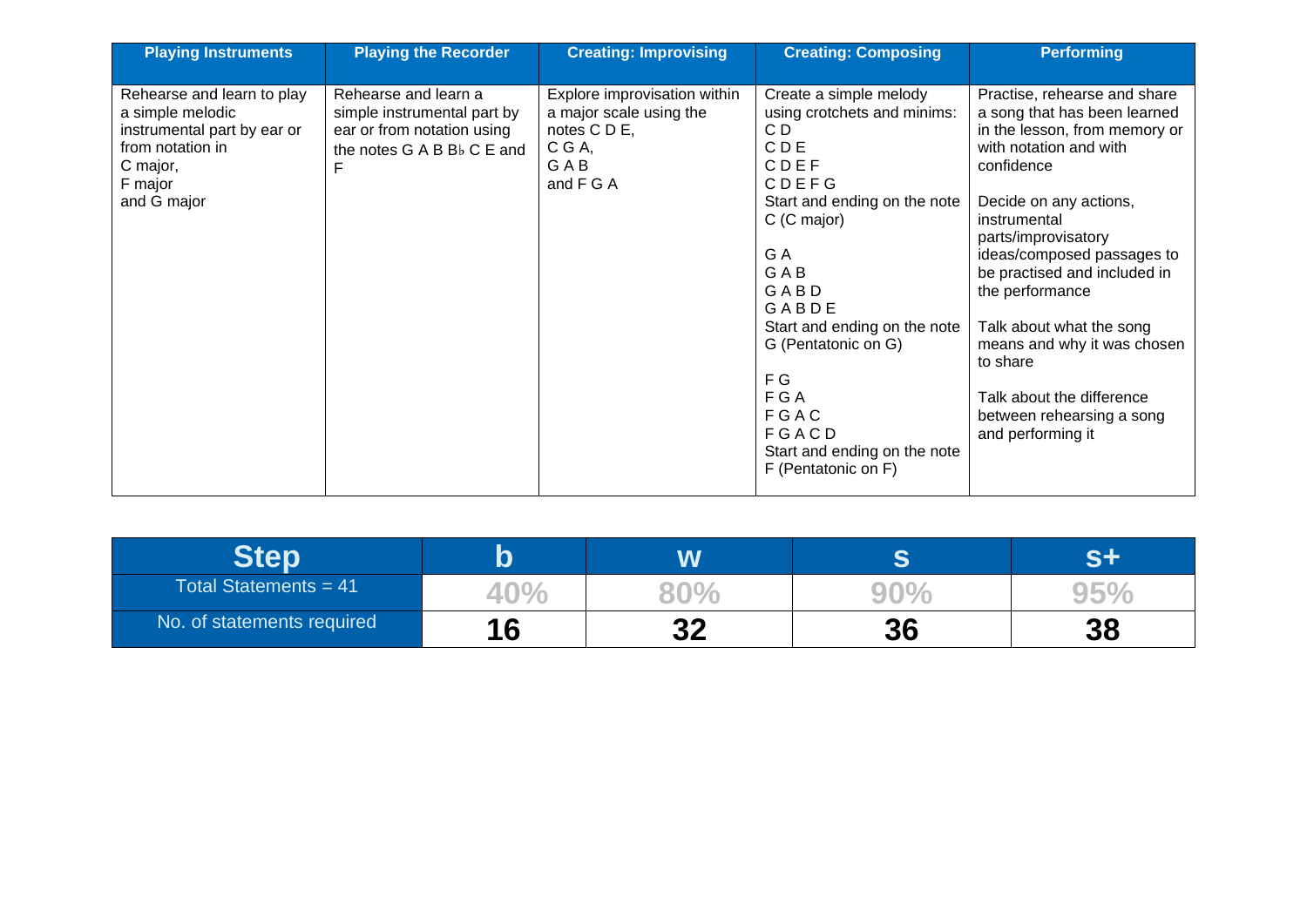| <b>Units</b> | <b>Autumn 1</b> | How Does Music Bring Us<br>Close Together?           | <b>Spring 1</b> | How Does Music Help To<br>Make The World A Better<br>Place?  | Summer 1        | How Does Music Make A Difference<br>To Us Every day? |
|--------------|-----------------|------------------------------------------------------|-----------------|--------------------------------------------------------------|-----------------|------------------------------------------------------|
|              | <b>Autumn 2</b> | - What Stories Does Music<br>Tell Us About The Past? | <b>Spring 2</b> | - How Does Music Help Us<br>To Get To Know Our<br>Community? | <b>Summer 2</b> | - How Does Music Connect Us With<br>Our Planet?      |

| <b>Musicianship</b>                              | <b>Listening</b>                    | <b>Singing</b>                                      | <b>Notation</b>                     |
|--------------------------------------------------|-------------------------------------|-----------------------------------------------------|-------------------------------------|
| Using body percussion, instruments               | Share your thoughts and feelings    | Sing as part of a choir                             | Explore ways of representing high   |
| and voices In the key centres of:                | about the music together            |                                                     | and low sounds, long and short      |
|                                                  |                                     | Demonstrate good singing posture                    | sounds, symbols, and any            |
| C major, F major, G major, A minor               | Find the beat or groove of the      |                                                     | appropriate means of notation.      |
|                                                  | music                               | Sing unit songs from memory                         |                                     |
| In the time signatures of: $2/4$ , $3/4$ , $4/4$ |                                     | and/or from notation                                | Standard notation using dotted      |
|                                                  | Invent different actions to move in |                                                     | crotchets, crotchets, semiquavers,  |
| Find and keep a steady beat                      | time with the music                 | Sing with awareness of following                    | quavers, minims and semibreves,     |
|                                                  |                                     | the beat                                            | and simple combinations of: CDEF    |
| Copy back and improvise simple                   | Talk about what the song means      |                                                     | GABFGABbCGABCDEEF#G#                |
| rhythmic patterns using minims,                  |                                     | Sing with attention to clear diction                | AB                                  |
| crotchets, quavers and their rests               | Identify some instruments you can   |                                                     |                                     |
|                                                  | hear playing                        | Sing expressively, with attention to                | Reading and responding to minims,   |
| Copy back and improvise simple                   |                                     | the meaning of the words                            | crotchets, and quavers              |
| melodic patterns using the notes CDE,            | Identify if it's a male or female   |                                                     |                                     |
| GAB, FGA, ABC                                    | voice                               | Sing in unison                                      | Identifying: Stave Treble clef Time |
|                                                  |                                     |                                                     | signature                           |
|                                                  | Talk about the style of the songs   | Understand and follow the leader                    |                                     |
|                                                  |                                     | or conductor                                        |                                     |
|                                                  |                                     |                                                     |                                     |
|                                                  |                                     | Copy back simple melodic phrases<br>using the voice |                                     |
|                                                  |                                     |                                                     |                                     |
|                                                  |                                     |                                                     |                                     |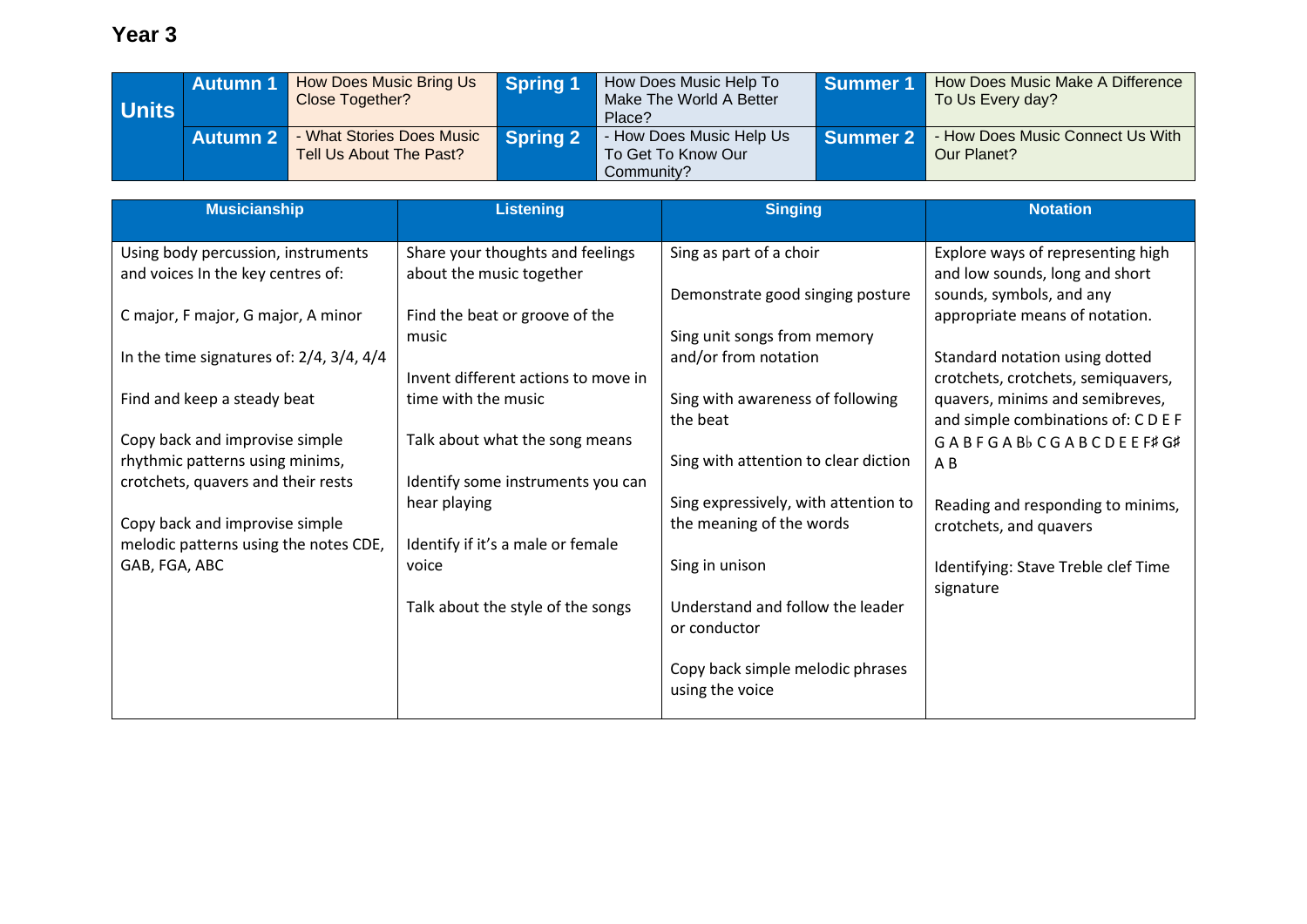| <b>Playing Instruments</b>                                                                                                              | <b>Playing the Recorder</b>                                                                                                                  | <b>Creating: Improvising</b>                                                                            | <b>Creating: Composing</b>                                                                                                                                                                                                                                                                                                                                                                     | <b>Performing</b>                                                                                                                                                                                                                                                                                                                                                                                                                                        |
|-----------------------------------------------------------------------------------------------------------------------------------------|----------------------------------------------------------------------------------------------------------------------------------------------|---------------------------------------------------------------------------------------------------------|------------------------------------------------------------------------------------------------------------------------------------------------------------------------------------------------------------------------------------------------------------------------------------------------------------------------------------------------------------------------------------------------|----------------------------------------------------------------------------------------------------------------------------------------------------------------------------------------------------------------------------------------------------------------------------------------------------------------------------------------------------------------------------------------------------------------------------------------------------------|
| Rehearse and learn to play<br>a simple melodic<br>instrumental part by ear or<br>from notation in C major, F<br>major, G major, E major | Rehearse and learn a<br>simple instrumental part by<br>ear or from notation using<br>the notes C D E F F# G G#<br>$A$ B and $B$ <sub>b</sub> | Explore improvisation within<br>a major scale using the<br>notes C D E, C D E G A, G A<br>B, GABDE, FGA | Create a simple melody<br>using crotchets and minims:<br>CD<br>CDE<br>CDEG<br>CDEGA<br>Start and ending on the note<br>C (Pentatonic on C)<br>CD<br>CDE<br>CDEF<br>CDEFG<br>Start and ending on the note<br>C (C major)<br>F G<br>F G A<br>FGABb<br>FGABbC<br>Start and ending on the note<br>F (F major)<br>G A<br><b>GAB</b><br>GABC<br>GABCD<br>Start and ending on the note<br>G (G major) | Practise, rehearse and share<br>a song that has been learned<br>in the lesson, from memory,<br>or with notation and with<br>confidence<br>Include any actions,<br>instrumental<br>parts/improvisatory<br>ideas/composed passages<br>within the rehearsal and in the<br>performance<br>Talk about what the song<br>means and why it was chosen<br>to share<br>Reflect on feelings about<br>sharing and performing eg.<br>excitement, nerves,<br>enjoyment |

|                            |                | W        | ⌒        |                |
|----------------------------|----------------|----------|----------|----------------|
| Total Statements = 37      | 10<br>4U<br>70 |          |          |                |
| No. of statements required | 14             | 20<br>ΔO | っっ<br>JŁ | <b>0</b><br>V7 |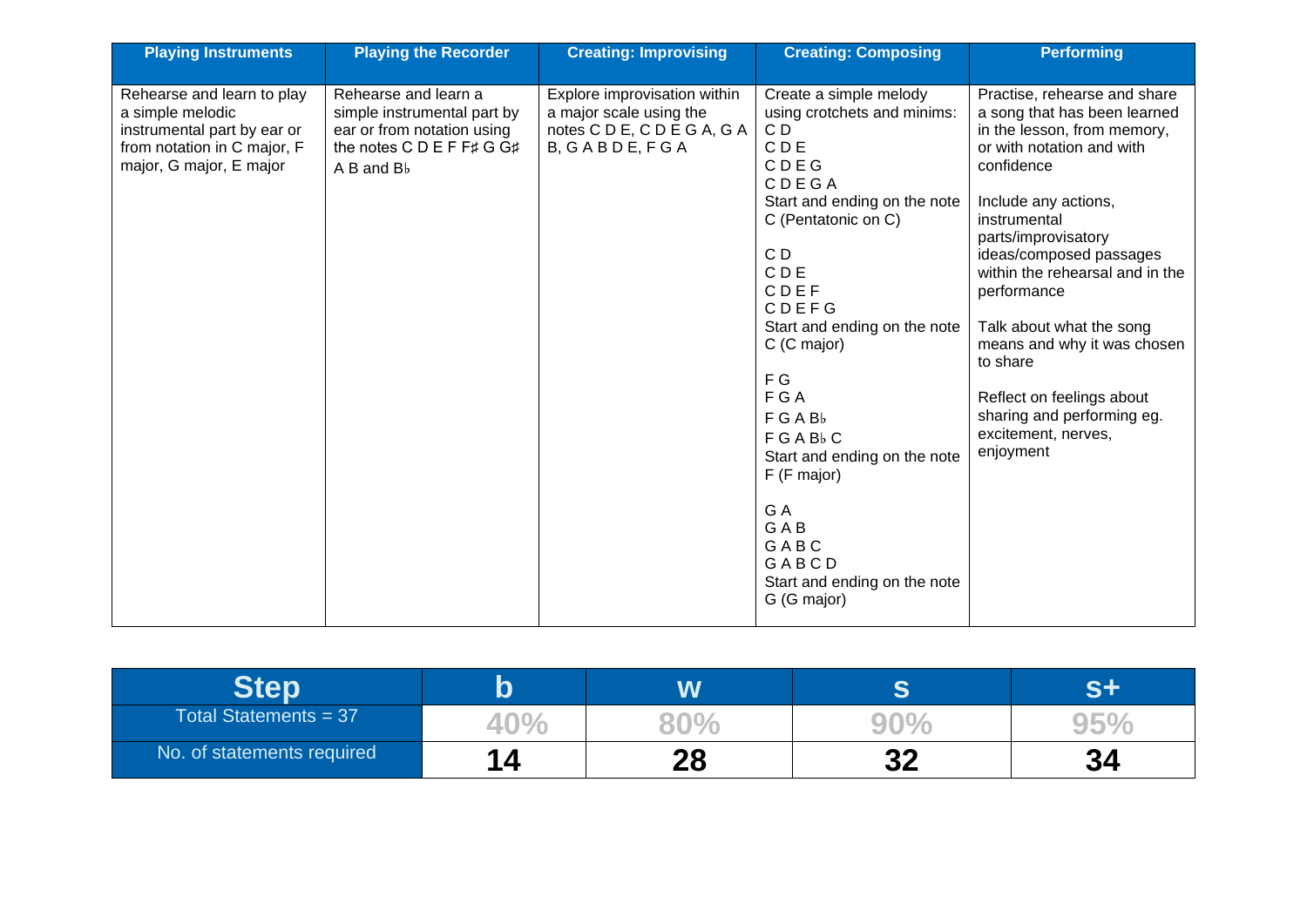|              | <b>Autumn 1</b> | <b>How Does Music Bring Us</b> | <b>Spring 1</b> | How Does Music Make The | <b>Summer 1</b> | How Does Music Shape Our Way Of |
|--------------|-----------------|--------------------------------|-----------------|-------------------------|-----------------|---------------------------------|
| <b>Units</b> |                 | Together?                      |                 | World A Better Place?   |                 | Life?                           |
|              | <b>Autumn 2</b> | <b>How Does Music Connect</b>  | <b>Spring 2</b> | How Does Music Teach Us | <b>Summer 2</b> | How Does Music Connect Us With  |
|              |                 | Us With The Past?              |                 | About Our Community?    |                 | The Environment?                |

| <b>Musicianship</b>                                                                                                                   | <b>Listening</b>                                                                                                                                                     | <b>Singing</b>                                                                         | <b>Notation</b>                                                                                                                  |
|---------------------------------------------------------------------------------------------------------------------------------------|----------------------------------------------------------------------------------------------------------------------------------------------------------------------|----------------------------------------------------------------------------------------|----------------------------------------------------------------------------------------------------------------------------------|
| Using body percussion,<br>instruments and voices In the key<br>centres of:                                                            | Talk about the words of a song<br>Think about why the song was written<br>Find and demonstrate the steady beat                                                       | Rehearse and learn songs from<br>memory and/or with notation.<br>Sing in 2/4, 3/4, 4/4 | Explore ways of representing<br>high and low sounds, long and<br>short sounds, symbols, and any<br>appropriate means of notation |
| C major, F major, G major, A<br>minor                                                                                                 | Identify 2/4, 3/4, and 4/4 metre<br>Identify the tempo as fast, slow, or steady                                                                                      | Sing as part of a choir with<br>awareness of size: the larger,                         | Standard notation using dotted<br>crotchets, crotchets,                                                                          |
| In the time signatures of: 2/4, 3/4,<br>4/4                                                                                           | Recognise the style of music you are<br>listening to                                                                                                                 | the thicker and richer the<br>musical texture                                          | semiquavers, quavers and<br>minims, and simple combinations<br>of:                                                               |
| Find and keep a steady beat                                                                                                           | Discuss the structures of songs<br>Identify:<br>Call and response                                                                                                    | Demonstrate good singing<br>posture                                                    | CDEFGAB<br>FGABbC                                                                                                                |
| Listen and copy rhythmic patterns<br>made of semibreves, minims,<br>dotted crotchets, crotchets,<br>quavers and their rests by ear or | A solo vocal or instrumental line and the rest<br>of the ensemble<br>A change in texture<br>Articulation on certain words Programme                                  | Demonstrate vowel, blended<br>sounds, and consonants                                   | <b>GABCDEF#</b><br><b>DEF#GABC</b>                                                                                               |
| from notation                                                                                                                         | music<br>Explain what a main theme is and identify<br>when it is repeated                                                                                            | Sing 'on pitch' and 'in time'                                                          | Reading and responding to<br>minims, crotchets, and quavers                                                                      |
| Copy back melodic patterns using<br>the notes CDE, CDEGA, GAB,<br>GABDE, FGA, ABC                                                     | Know and understand what a musical<br>introduction is and its purpose Recall by ear<br>memorable phrases heard in the music                                          | Sing expressively, with attention<br>to breathing and phrasing                         | Identifying: Stave Treble clef<br>Time signature                                                                                 |
|                                                                                                                                       | Identify major and minor tonality                                                                                                                                    | Sing expressively, with attention<br>to staccato and legato                            |                                                                                                                                  |
|                                                                                                                                       | Recognise the sound and notes of the<br>pentatonic scale by ear and from notation                                                                                    | Talk about the different styles of<br>singing used for different styles                |                                                                                                                                  |
|                                                                                                                                       | Describe legato and staccato<br>Recognise the following styles and any                                                                                               | of song                                                                                |                                                                                                                                  |
|                                                                                                                                       | important musical features that distinguish<br>the style: Disco, Funk, Hip Hop, Calypso,<br>Folk, Mariachi, Gospel, Klezmer, Pop, Rock,<br>Sea Shanty, Salsa, Reggae | Talk about how the songs and<br>their styles connect to the world                      |                                                                                                                                  |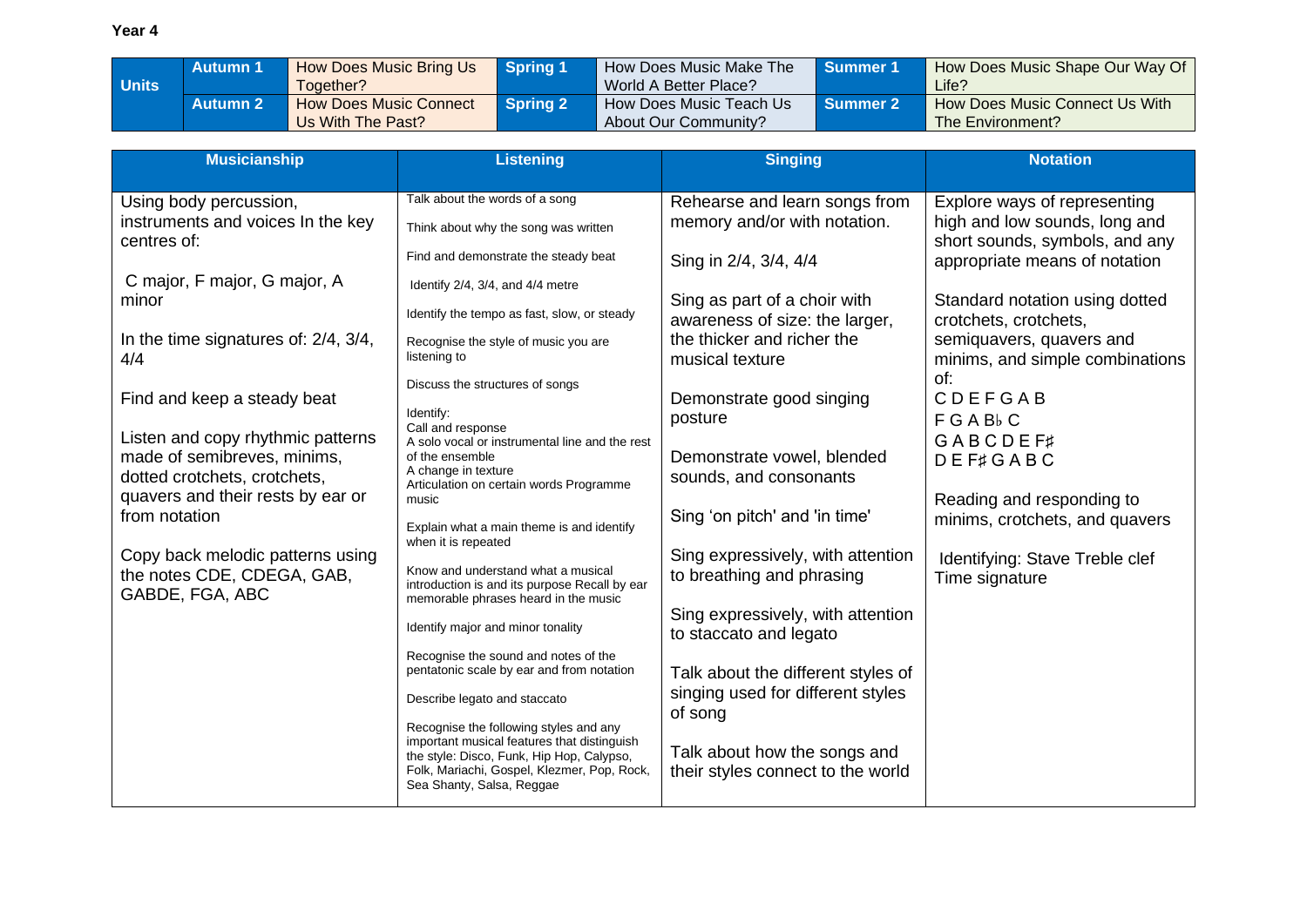| <b>Playing Instruments</b>                                                                                                                       | <b>Playing the Recorder</b>                                                                                                                                                            | <b>Creating: Improvising</b>                                                                                                | <b>Creating: Composing</b>                                                                                                                                                                                                                                                                                                                                                                                    | <b>Performing</b>                                                                                                                                                                                                                                                                                                                                                                                                                                                                                                                                                                                                                                                                                                                                                                                                                                                                                                      |
|--------------------------------------------------------------------------------------------------------------------------------------------------|----------------------------------------------------------------------------------------------------------------------------------------------------------------------------------------|-----------------------------------------------------------------------------------------------------------------------------|---------------------------------------------------------------------------------------------------------------------------------------------------------------------------------------------------------------------------------------------------------------------------------------------------------------------------------------------------------------------------------------------------------------|------------------------------------------------------------------------------------------------------------------------------------------------------------------------------------------------------------------------------------------------------------------------------------------------------------------------------------------------------------------------------------------------------------------------------------------------------------------------------------------------------------------------------------------------------------------------------------------------------------------------------------------------------------------------------------------------------------------------------------------------------------------------------------------------------------------------------------------------------------------------------------------------------------------------|
| Rehearse and learn to<br>play a simple melodic<br>instrumental part by ear<br>or from notation in<br>C major,<br>F major,<br>G major,<br>D major | Rehearse and learn to<br>play one of four<br>differentiated instrumental<br>parts in the tonal centres<br>0f<br>C major,<br>F major,<br>G major,<br>D major by ear or from<br>notation | Explore improvisation<br>within a major scale using<br>the notes<br>CDE.<br>CDEGA,<br>CDEFG,<br>$D E F \sharp A B$<br>DEFGA | Create a simple melody<br>using crotchets and<br>minims: CD<br><b>CDE</b><br>CDEG<br>CDEGA<br>Start and ending on the<br>note C (Pentatonic on C)<br>C <sub>D</sub><br>CDE<br>CDEF<br>CDEFG<br>Start and ending on the<br>note C (C major)<br>D E<br>DEF<br>DEFG<br>DEFGA<br>Start and ending on the<br>note D (D minor)<br>G A<br><b>GAB</b><br>GABD<br>GABDE<br>Start and ending on the<br>note G (G major) | Rehearse and enjoy the<br>opportunity to share what has<br>been learned in the lessons<br>Perform, with confidence, a song<br>from memory or using notation<br>Include instrumental<br>parts/improvisatory<br>sections/composed passages<br>within the rehearsal and<br>performance<br>Explain why the song was<br>chosen, including its composer<br>and the historical and the cultural<br>context of the song<br>Communicate the meaning of the<br>words and articulate them clearly<br>Use the structure of the song to<br>communicate its mood and<br>meaning in the performance<br>Talk about what the rehearsal<br>and performance has taught the<br>student<br>Understand how the individual<br>fits within the larger group<br>ensemble<br>Reflect on the performance and<br>how well it suited the occasion<br>Discuss and respond to any<br>feedback, consider how future<br>performances might be different |

|                            |          | $\boldsymbol{M}$ | æ |      |
|----------------------------|----------|------------------|---|------|
| Total Statements = $49$    | 40       |                  |   | a ba |
| No. of statements required | ററ<br>ΔU | 40               |   |      |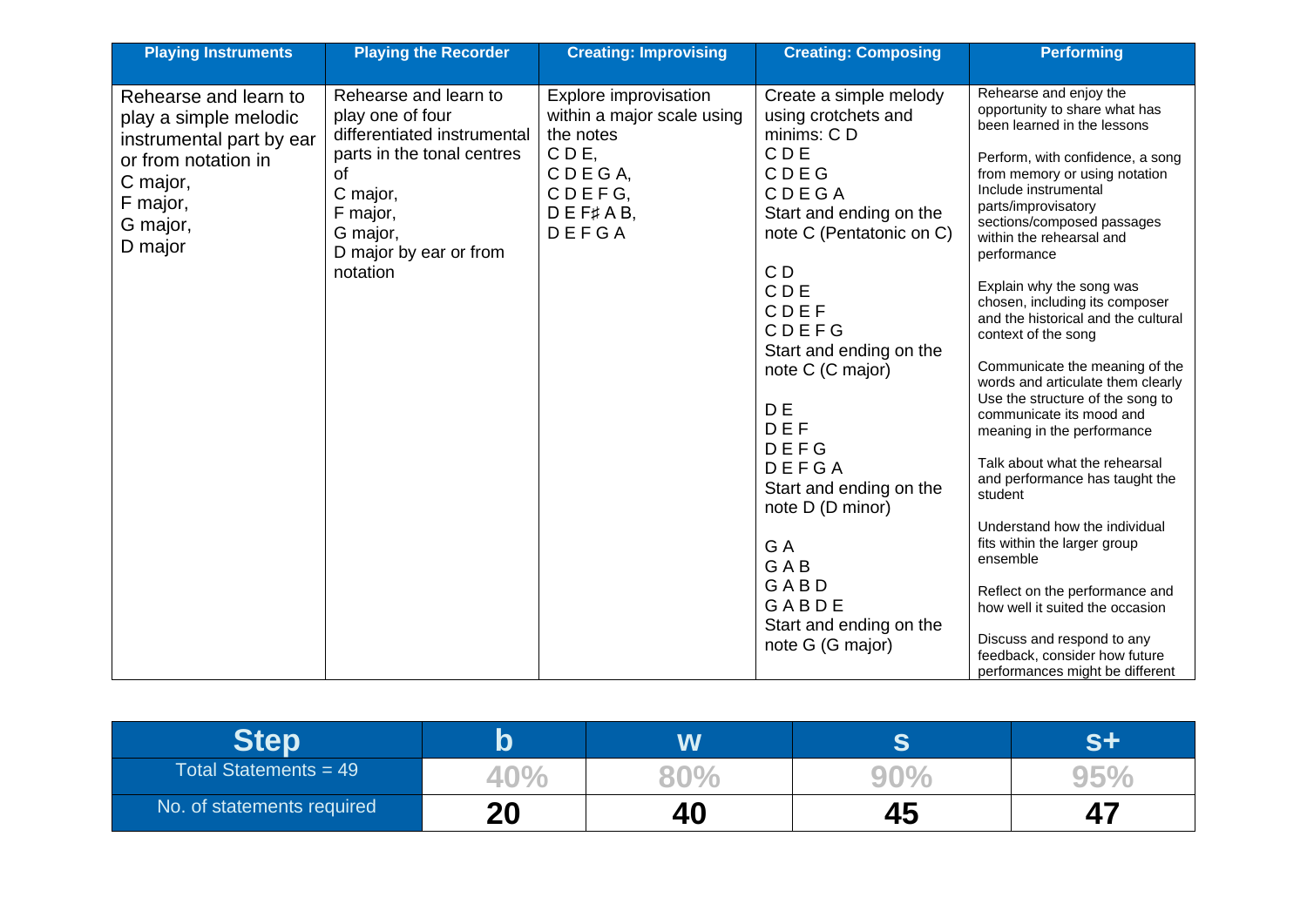|         | <b>Autumn 1</b> | <b>How Does Music Bring Us</b> | <b>Spring 1</b> | How Does Music Make The | I Summer 1 | How Does Music Shape Our Way Of           |
|---------|-----------------|--------------------------------|-----------------|-------------------------|------------|-------------------------------------------|
| Units I |                 | Together?                      |                 | World A Better Place?   |            | Life?                                     |
|         | <b>Autumn 2</b> | <b>How Does Music Connect</b>  | Spring 2        | How Does Music Teach Us |            | Summer 2   How Does Music Connect Us With |
|         |                 | Us With The Past?              |                 | About Our Community?    |            | The Environment?                          |

| <b>Musicianship</b>                                                                                                                                                                                                                                                                                                                                                                                                                                                                                             | <b>Listening</b>                                                                                                                                                                                                                                                                                                                                                                                                                                                                                                                                                                                                                                                                                                                                                                                                                                                                                                                                                                                       | <b>Singing</b>                                                                                                                                                                                                                                                                                                                                                                                                                                                                                                                                                                                                                                                    | <b>Notation</b>                                                                                                                                                                                                                                                                                                                                                                                                                                                                                                                                                                                                                                                                                                                                                            |
|-----------------------------------------------------------------------------------------------------------------------------------------------------------------------------------------------------------------------------------------------------------------------------------------------------------------------------------------------------------------------------------------------------------------------------------------------------------------------------------------------------------------|--------------------------------------------------------------------------------------------------------------------------------------------------------------------------------------------------------------------------------------------------------------------------------------------------------------------------------------------------------------------------------------------------------------------------------------------------------------------------------------------------------------------------------------------------------------------------------------------------------------------------------------------------------------------------------------------------------------------------------------------------------------------------------------------------------------------------------------------------------------------------------------------------------------------------------------------------------------------------------------------------------|-------------------------------------------------------------------------------------------------------------------------------------------------------------------------------------------------------------------------------------------------------------------------------------------------------------------------------------------------------------------------------------------------------------------------------------------------------------------------------------------------------------------------------------------------------------------------------------------------------------------------------------------------------------------|----------------------------------------------------------------------------------------------------------------------------------------------------------------------------------------------------------------------------------------------------------------------------------------------------------------------------------------------------------------------------------------------------------------------------------------------------------------------------------------------------------------------------------------------------------------------------------------------------------------------------------------------------------------------------------------------------------------------------------------------------------------------------|
| Using body percussion, instruments and<br>voices In the key centres of: C major, D<br>major, F major, A minor<br>In the time signatures of: 2/4, 3/4, 4/4, 5/4,<br>6/8<br>Find and keep a steady beat<br>Listen and copy rhythmic patterns made of<br>dotted minims, minims, dotted crotchets,<br>crotchets, dotted quavers, triplet quavers,<br>quavers, semiquavers and their rests by<br>ear or from notation<br>Copy back melodic patterns using the<br>notes CDE, DEF#GA, DEF#GABC#,<br>ABCDEFG#, FGABbCDE | Talk about feelings created by the song<br>Justify a personal opinion with<br>reference to musical concepts<br>Find and demonstrate the steady beat<br>Identify 2/4, 3/4, 6/8 and 5/4 metre<br>Identify the musical style of a song<br>Identify instruments by ear and through<br>a range of media<br>Discuss the structure of the music with<br>reference to verse, chorus, bridge, call<br>and response, repeat signs, chorus and<br>final chorus, improvisation, call and<br>response, and AB<br>Explain a bridge passage and its<br>position in a song<br>Recall by ear memorable phrases<br>heard in the music Identify major and<br>minor tonality<br>Recognise the sound and notes of the<br>pentatonic and blues scales by ear and<br>from notation<br>Explain the role of a main theme in<br>musical structure<br>Know and understand what a musical<br>introduction is and its purpose<br>Explain rapping<br>Recognise the following styles and any<br>key musical features that distinguish | Rehearse and learn songs from<br>memory and/or with notation<br>Sing in 2/4, 3/4, 4/4 and 6/8 time<br>Sing in unison and as part of a smaller<br>group Sing 'on pitch' and 'in time'<br>Sing a second part in a song<br>Self-correct if lost or out of time<br>Sing expressively, with attention to<br>breathing and phrasing<br>Sing expressively, with attention to<br>dynamics and articulation<br>Develop confidence as a soloist<br>Talk about the different styles of singing<br>used for different styles of song<br>Talk confidently about how connected<br>you feel to the music and how it<br>connects in the world Respond to a<br>leader or conductor | Explore ways of representing high and<br>low sounds, long and short sounds,<br>symbols, and any appropriate means of<br>notation.<br>Standard notation using dotted<br>crotchets, crotchets, semiquavers,<br>quavers and minims, and simple<br>combinations of:<br><b>CDEFGAB</b><br><b>FGAB</b> CDE<br><b>GABCDEF#</b><br>Ab Bb C Db Eb F G<br>G G# A B <sub>b</sub> C<br>DEFGABC<br>Identifying:<br>Stave<br>Treble clef<br>Time signature<br>Reading and responding to minims,<br>crotchets, quavers, dotted quavers, and<br>semiguavers<br>Recognising how notes are grouped<br>when notated<br>Identifying the stave and symbols on the<br>stave such as the treble clef, the name<br>of the notes on lines and in spaces, bar<br>lines, a flat sign and a sharp sign |
|                                                                                                                                                                                                                                                                                                                                                                                                                                                                                                                 | the style: Folk, Pop, Gospel, Klezmer,<br>Sea Shanty, Funk and Musicals                                                                                                                                                                                                                                                                                                                                                                                                                                                                                                                                                                                                                                                                                                                                                                                                                                                                                                                                |                                                                                                                                                                                                                                                                                                                                                                                                                                                                                                                                                                                                                                                                   |                                                                                                                                                                                                                                                                                                                                                                                                                                                                                                                                                                                                                                                                                                                                                                            |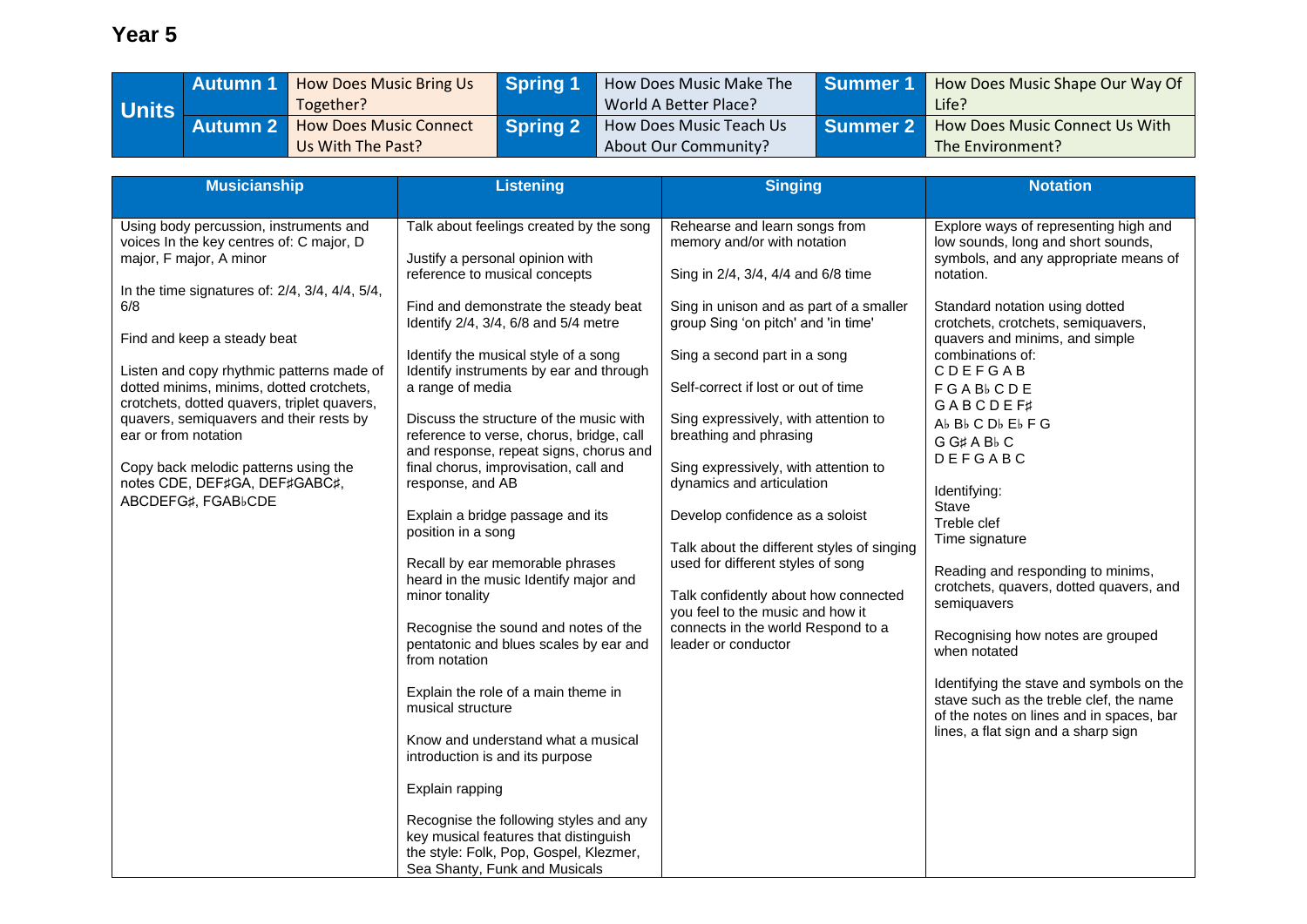| <b>Playing Instruments</b>                                                                                                                           | <b>Playing the Recorder</b>                                                                                                                                                             | <b>Creating: Improvising</b>                                                                                              | <b>Creating: Composing</b>                                                                                                                                    | <b>Performing</b>                                                                                                                                                                                    |
|------------------------------------------------------------------------------------------------------------------------------------------------------|-----------------------------------------------------------------------------------------------------------------------------------------------------------------------------------------|---------------------------------------------------------------------------------------------------------------------------|---------------------------------------------------------------------------------------------------------------------------------------------------------------|------------------------------------------------------------------------------------------------------------------------------------------------------------------------------------------------------|
|                                                                                                                                                      |                                                                                                                                                                                         |                                                                                                                           |                                                                                                                                                               |                                                                                                                                                                                                      |
| Rehearse and learn to play<br>a simple melodic<br>instrumental part by ear or<br>from notation in C major, F<br>major, G major, Ab major, D<br>minor | Rehearse and learn to play<br>one of four differentiated<br>instrumental parts in the<br>tonal centres of C major, F<br>major, G major, Ab major, D<br>minor by ear or from<br>notation | Explore improvisation within<br>a major scale using the<br>notes CDE <sub>b</sub> FG, CDEF<br>G, CDEGA, FGABbC, D<br>EFGA | Create a simple melody<br>using crotchets and minims:<br>C <sub>D</sub><br><b>CDE</b><br>CDEG<br>CDEGA<br>Start and ending on the note<br>C (Pentatonic on C) | Create, rehearse and present a<br>holistic performance for a specific<br>purpose, for a friendly but<br>unknown audience<br>Perform from memory or with<br>notation, with confidence and<br>accuracy |
|                                                                                                                                                      |                                                                                                                                                                                         |                                                                                                                           | F G<br>F G A<br>FGABb<br>FGABbC                                                                                                                               | Include instrumental<br>parts/improvisatory<br>sections/composed passages<br>within the rehearsal and<br>performance                                                                                 |
|                                                                                                                                                      |                                                                                                                                                                                         |                                                                                                                           | Start and ending on the note<br>F (Pentatonic on F)<br>G A                                                                                                    | Explain why the song was<br>chosen, including its composer<br>and the historical and the cultural<br>context of the song                                                                             |
|                                                                                                                                                      |                                                                                                                                                                                         |                                                                                                                           | <b>GAB</b><br>GABC<br>GABCD<br>Start and ending on the note                                                                                                   | A student leads part of the<br>rehearsal and part of the<br>performance                                                                                                                              |
|                                                                                                                                                      |                                                                                                                                                                                         |                                                                                                                           | G (G major)<br>G A<br><b>GAB</b>                                                                                                                              | Record the performance and<br>compare it to a previous<br>performance.                                                                                                                               |
|                                                                                                                                                      |                                                                                                                                                                                         |                                                                                                                           | GABD<br>G A B D E Start and ending<br>on the note G (Pentatonic                                                                                               | Explain how well the<br>performance communicated the<br>mood of each piece                                                                                                                           |
|                                                                                                                                                      |                                                                                                                                                                                         |                                                                                                                           | on G)<br>D E<br>DEF                                                                                                                                           | Discuss and talk musically about<br>the strengths and weaknesses of<br>a performance                                                                                                                 |
|                                                                                                                                                      |                                                                                                                                                                                         |                                                                                                                           | DEFG<br>DEFGA<br>Start and ending on the note<br>D (D minor)                                                                                                  | Collect feedback from the<br>audience and reflect how future<br>performances might be different                                                                                                      |

|                            |           | W  | ◚  |    |
|----------------------------|-----------|----|----|----|
| Total Statements = $50$    | 40.<br>70 |    |    |    |
| No. of statements required | 20        | 40 | 40 | 40 |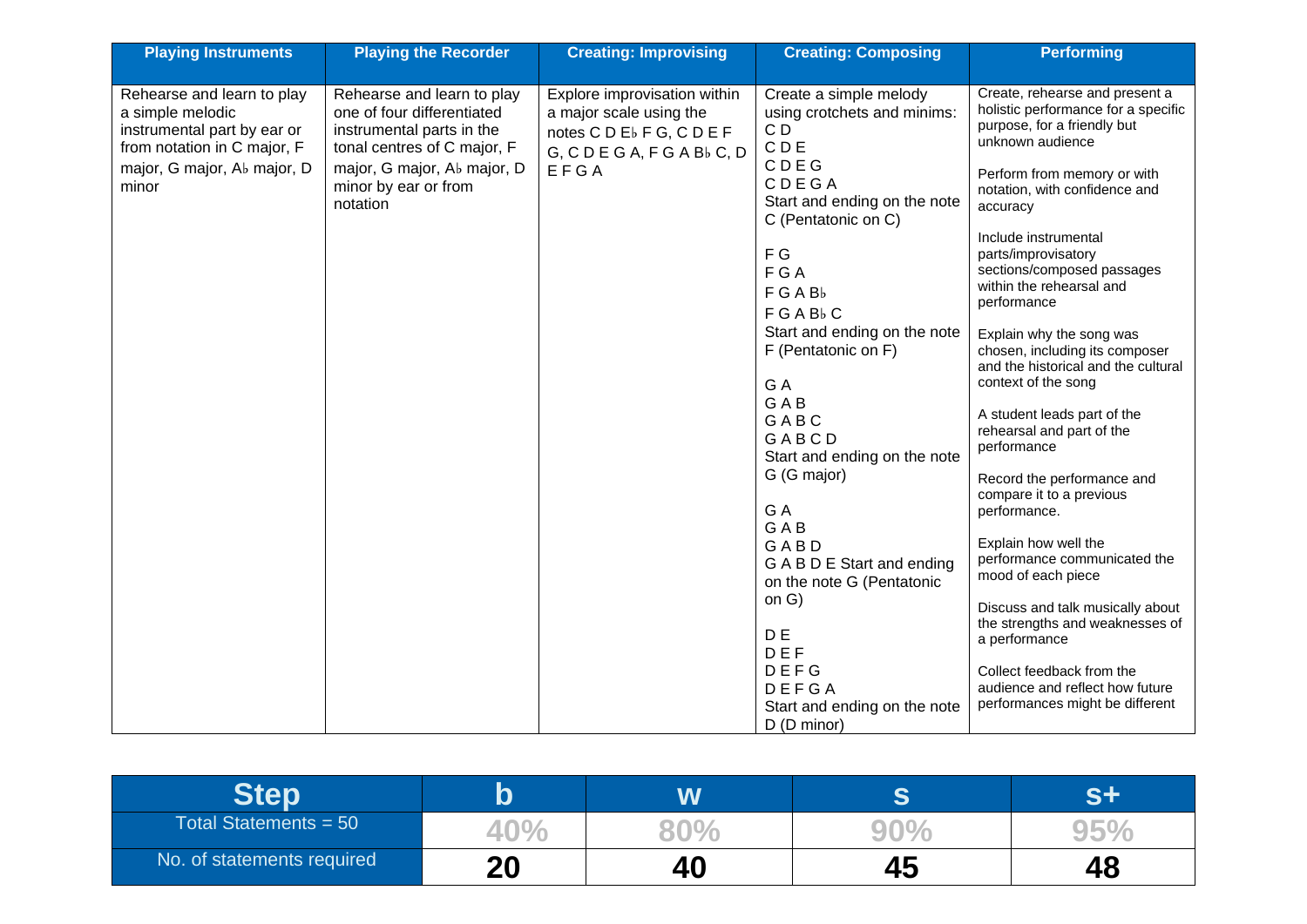|       | / Autumn 1 | <b>How Does Music Bring Us</b> | Spring 1 | How Does Music Make The | l Summer 1 | How Does Music Shape Our Way Of |
|-------|------------|--------------------------------|----------|-------------------------|------------|---------------------------------|
| Units |            | Together?                      |          | World A Better Place?   |            | Life?                           |
|       | Autumn 2/  | <b>How Does Music Connect</b>  | Spring 2 | How Does Music Teach Us | Summer 2   | How Does Music Connect Us With  |
|       |            | Us With The Past?              |          | About Our Community?    |            | The Environment?                |

| <b>Musicianship</b>                                                                                                                                                                                                                                                                                                                                                                                                                                                                                                                        | <b>Listening</b>                                                                                                                                                                                                                                                                                                                                                                                                                                                                                                                                                                                                                                                                                                                                                                                                                                                                                                                                                                                                                                                                                                                              | <b>Singing</b>                                                                                                                                                                                                                                                                                                                                                                                                                                                                                                                                                                                                                                                                                         | <b>Notation</b>                                                                                                                                                                                                                                                                                                                                                                                                                                                                                                                                                                                                                                                                                                                                                                                                                                                |
|--------------------------------------------------------------------------------------------------------------------------------------------------------------------------------------------------------------------------------------------------------------------------------------------------------------------------------------------------------------------------------------------------------------------------------------------------------------------------------------------------------------------------------------------|-----------------------------------------------------------------------------------------------------------------------------------------------------------------------------------------------------------------------------------------------------------------------------------------------------------------------------------------------------------------------------------------------------------------------------------------------------------------------------------------------------------------------------------------------------------------------------------------------------------------------------------------------------------------------------------------------------------------------------------------------------------------------------------------------------------------------------------------------------------------------------------------------------------------------------------------------------------------------------------------------------------------------------------------------------------------------------------------------------------------------------------------------|--------------------------------------------------------------------------------------------------------------------------------------------------------------------------------------------------------------------------------------------------------------------------------------------------------------------------------------------------------------------------------------------------------------------------------------------------------------------------------------------------------------------------------------------------------------------------------------------------------------------------------------------------------------------------------------------------------|----------------------------------------------------------------------------------------------------------------------------------------------------------------------------------------------------------------------------------------------------------------------------------------------------------------------------------------------------------------------------------------------------------------------------------------------------------------------------------------------------------------------------------------------------------------------------------------------------------------------------------------------------------------------------------------------------------------------------------------------------------------------------------------------------------------------------------------------------------------|
| Using body percussion, instruments and<br>voices In the key centres of: C major, F<br>major, G major, D major, A minor, D minor<br>In the time signatures of: $2/4$ , $3/4$ , $4/4$ , $5/4$<br>and 6/8 Find and keep a steady beat<br>Listen and copy rhythmic patterns made of<br>minims, dotted crotchets, crotchets, dotted<br>quavers, triplet quavers, quavers,<br>semiquavers, and their rests by ear or from<br>notation<br>Copy back melodic patterns using the<br>notes DEFGA, CDEFGAB, FGABbCDE,<br>GABCDEF#, DEF#GABC#, ABCDEFG | Talk about feelings created by the song<br>Justify a personal opinion with<br>reference to musical concepts<br>Identify 2/4, 4/4, 3/4, 6/8 and 5/4<br>Identify the musical style of a song<br>using some musical vocabulary to<br>discuss its musical concepts<br>Identify the following instruments by ear<br>and through a range of media: bass,<br>electric guitar, percussion, sections of<br>the orchestra such as brass, woodwind<br>and strings, steel pans, congas, pianos,<br>synthesizers and vocal techniques such<br>as cackles<br>Discuss the structure of the music with<br>reference to verse, chorus, bridge and<br>an instrumental break<br>Explain a bridge passage and its<br>position in a song<br>Recall by ear memorable phrases<br>heard in the music Identify major and<br>minor tonality, triads I, IV and V, and<br>intervals within a major scale<br>Explain the role of a main theme in<br>musical structure<br>Know and understand what a musical<br>introduction and outro is and its<br>purpose<br>Identify the sound of a Gospel choir<br>and soloist, Rock band, symphony<br>orchestra and a cappella groups | Rehearse and learn Year 6 Unit songs<br>from memory and/or with notation<br>Sing in 2/4, 4/4, 3/4, 5/4 and 6/8<br>Sing with and without an<br>accompaniment<br>Sing syncopated melodic patterns<br>Demonstrate and maintain good<br>posture and breath control whilst<br>singing<br>Sing expressively, with attention to<br>breathing and phrasing<br>Sing expressively, with attention to<br>dynamics and articulation<br>Lead a singing rehearsal<br>Talk about the different styles of singing<br>used for the different styles of songs<br>sung in this year<br>Discuss with others how connected you<br>are to the music and songs, and how<br>the songs and styles are connected to<br>the world | Explore ways of representing high and<br>low sounds, long and short sounds,<br>symbols, and any appropriate means of<br>notation.<br>Standard notation using dotted<br>crotchets, crotchets, semiquavers,<br>quavers, dotted minims, minims and<br>semibreves, and simple combinations<br>of:<br>CDEFGAB<br><b>FGAB</b> <sub>CDE</sub><br>F G Ab Bb C D E b<br><b>GAB</b> <sub>b</sub> CDEF<br><b>GABCDEF#</b><br>DEFGA<br>DEF#ABC#<br>EF#GG#ABCC#<br>Eb F G Ab Bb C D<br>Identifying:<br>Stave<br>Treble clef<br>Time signature<br>Reading and responding to minims,<br>crotchets, quavers, dotted quavers, and<br>semiquavers<br>Recognising how notes are grouped<br>when notated<br>Identifying the stave and symbols on the<br>stave such as the treble clef, the name<br>of the notes on lines and in spaces, bar<br>lines, a flat sign and a sharp sign |